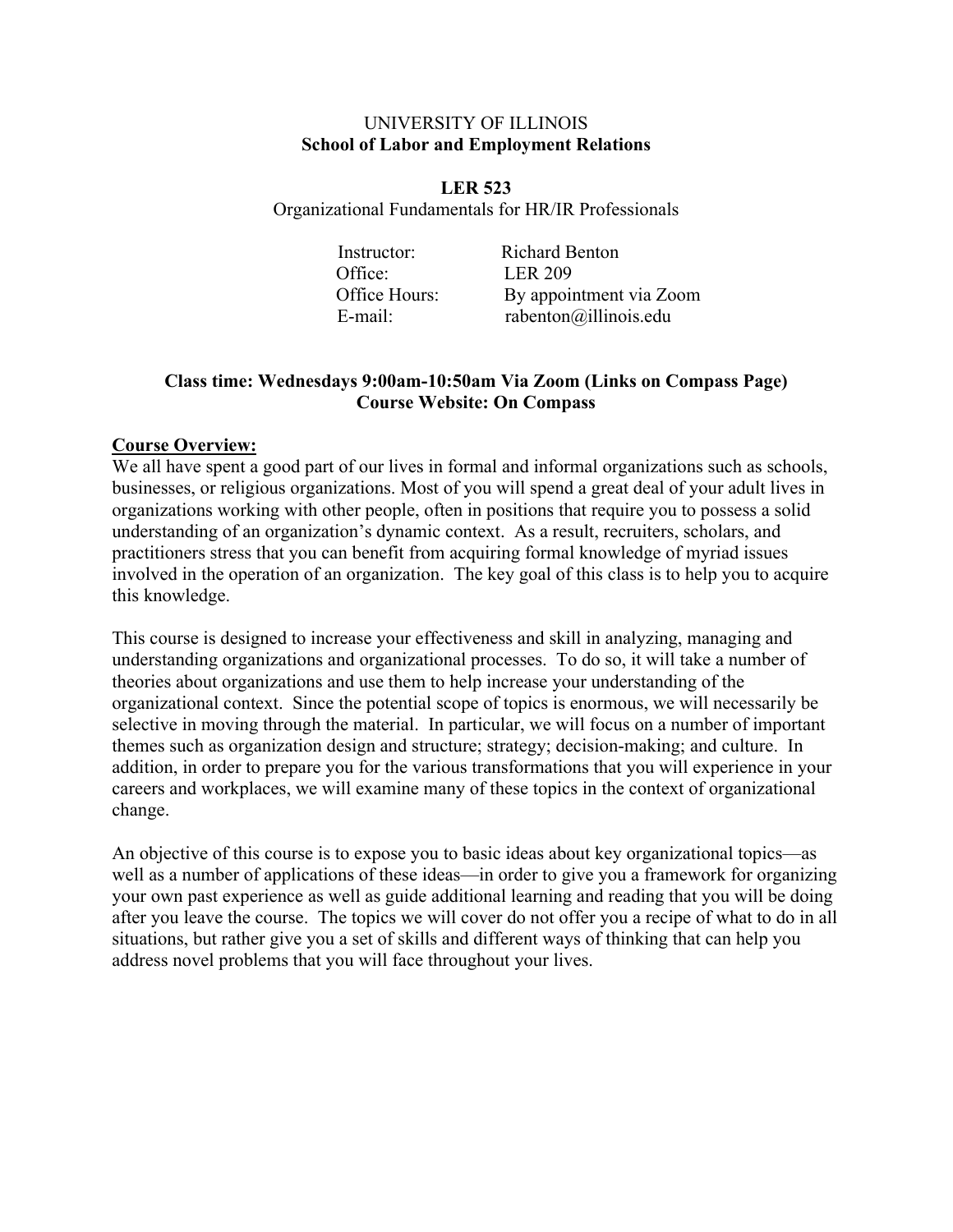# **Reading List**

#### *Required Text:*

Scott, W. Richard and Gerald F. Davis. 2007. *Organizations and Organizing: Rational, Natural, and Open System Perspectives.* Routledge. New York.

#### *Required Cases:* **available online at https://hbsp.harvard.edu/import/790207**

#### **Evaluation, Assignments, and Course Policies:**

*Evaluation:* Midterm Test (30%) Concluding Test (30%) Weekly Response Papers (15%) Team Presentations (15%) Individual Participation and Discussion (10%)

#### *Tests:*

There will be two exams consisting of essay questions. The items will cover all assigned readings, lectures, and supplemental material. Assigned readings not covered in the class may still be included on exams. The second exam will primarily cover information from the second part of the course, although some of the material will be cumulative in nature. The exam dates, as shown on the attached schedule, are **March 31**, and **May 5**. The tests will be administered during class-time on the course Compass Page.

#### *Weekly Response Papers*

Each week you will need to prepare brief written response papers that deal with the week's assigned readings (~ 1 to 1.5 pages). The papers **should include 1) a brief (~1 paragraph) summary of the main points from the readings and 2) responses to the assigned questions listed under each weeks' heading in the course schedule below.** Response papers should be submitted on the course Compass webpage using the weekly response paper submission field. Papers are due prior to the start of class each week. In the event that class is cancelled you should still prepare and submit a response paper. A key purpose for these assignments is for you to demonstrate critical thinking as well as the adequate application of concepts studied. In addition, these short assignments will help you to prepare for discussion, and will allow me to gauge your comprehension of the readings.

#### *Team Presentations*

During each class, a team will be given 25-30 minutes to lead class discussion about a case. Your team will need to demonstrate knowledge of new concepts and the specific empirical settings described in the cases. These presentations will be held each week during our regular Zoom meetings and should include **a brief (about 5 to 8 minutes) presentation** that provides an overview of the case. In addition, your team should prepare **4 discussion** questions that can be used to generate discussion about the details in the case, connections to course content, or deeper analyses of case themes. These discussion questions are **due to me on the Monday prior** to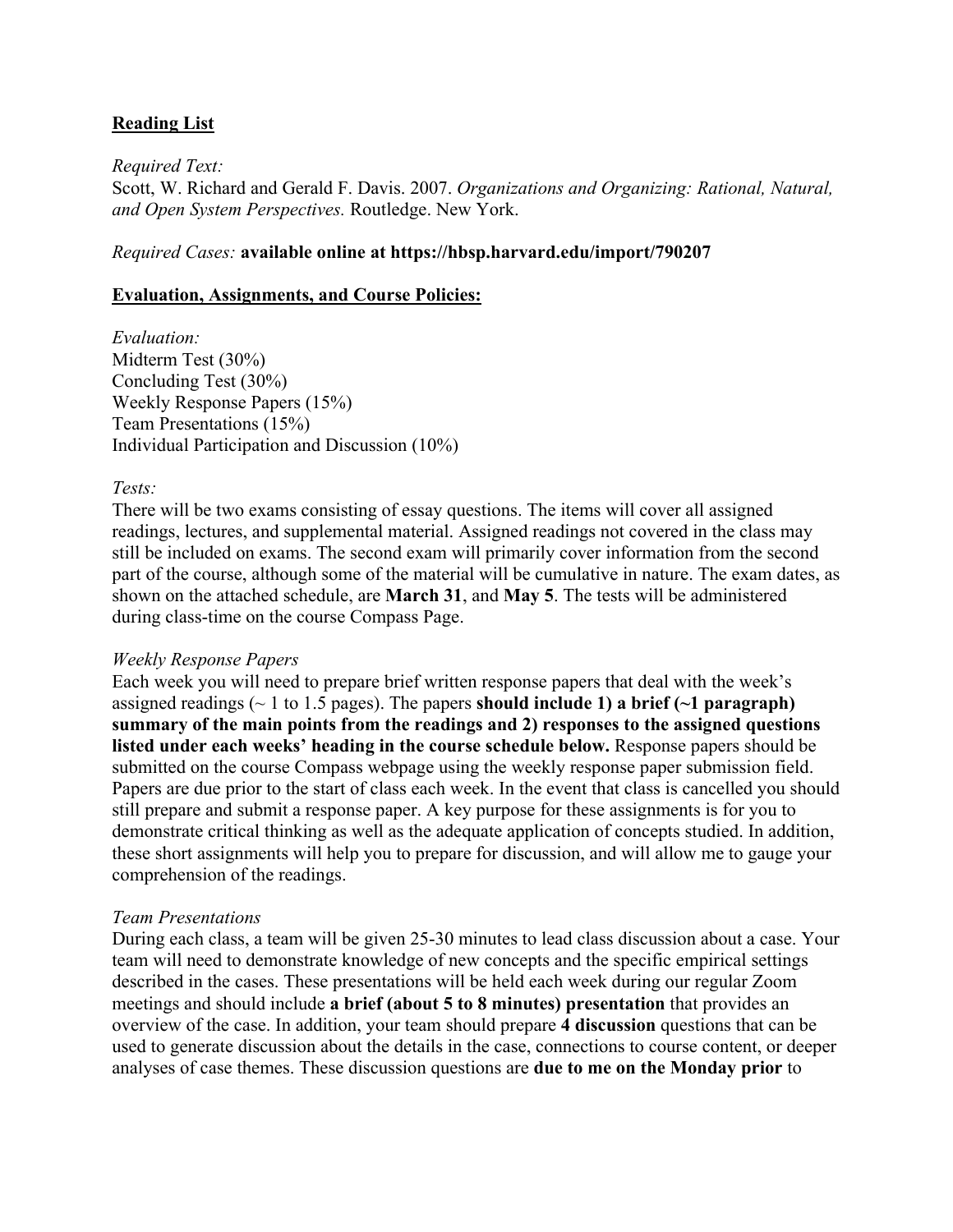your presentation date. I will provide feedback and post them on the course Compass page so that students may review them ahead of class meeting.

### *Individual Participation and Discussion*

Class discussion and participation provide you with an opportunity to develop communication skills, to present ideas concisely and persuasively, and to respond effectively to the comments of others. The lecture slides will be posted ahead of time on Compass. **You should come to class each week having already reviewed the lecture slides and prepared to discuss course material in small groups and larger class discussion.**

### **Academic Integrity:**

The academic standards of the University protect the quality of education and research at this institute. These standards of conduct are detailed in the Code on Campus Affairs.

As a student, you should avoid obtaining (1) answers for any assigned work or examination from any unauthorized source; (2) working with another person or persons on any assignment or examination when not specifically permitted by the instructor; and (3) observing the work of other students during any examination. You should also avoid providing answers for any assigned work or examination when not specifically authorized to do so, as well as informing any person or persons of the contents of any examination prior to the time the examination is given.

The Code of Campus Affairs also discusses plagiarism. A student should neither fail to credit sources used in a work product in any attempt to pass off the work as one's own, nor attempt to receive credit for work performed by another, including papers obtained in whole or in part from individuals or other sources. Any problems of academic integrity on an individual assignment will result in a student receiving a failing grade for the whole course. Conduct yourself in such a manner, at all times, to avoid any suspicion of wrongdoing. Avoid helping anyone else break the rules. Enrollment in this course indicates you have read and accepted the terms of this course outline.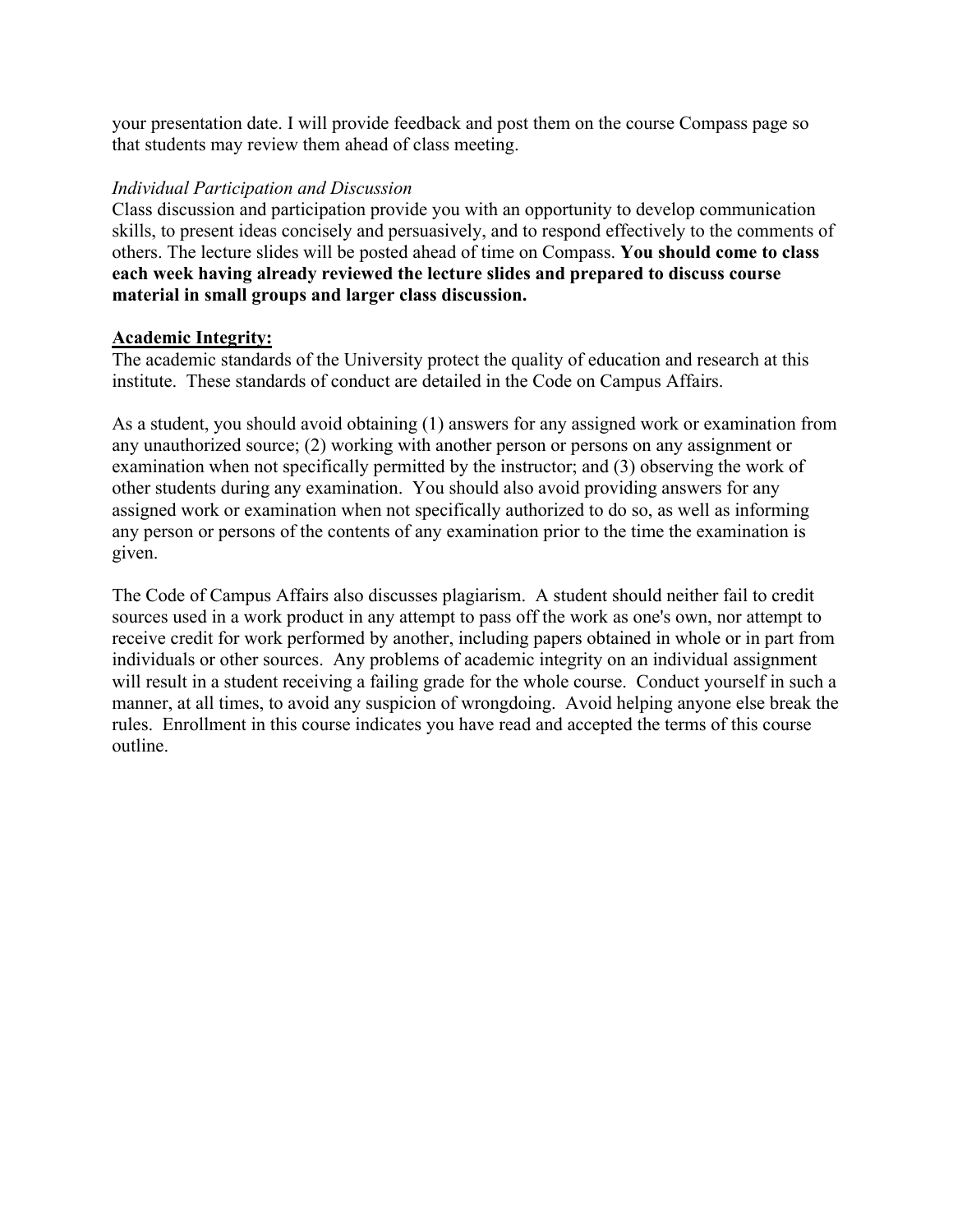#### **Outline and Schedule of Sessions**

### **Week 1: Introduction to the Course**

[Jan 27]

Topics:

Introduction to the Course; Lenses and Metaphors in Organization Theory

Required Reading: None

Response Paper Questions: None

# **Week 2:**

[February 3]

Topics:

The Study of Organizations; Organizations as Rational Systems; Classical Management Theory (Taylor and Ford); Introduction to Strategic Design

# Required Reading:

Scott & Davis Chapters 1 & 2

Morgan, Gareth 2006. *Images of Organization.* Thousand Oaks, CA: Sage. Chapter 2 "Mechanization Takes Command: Organizations as Machines

Response Paper Questions:

- 1. What is "bounded rationality?" How do organizations facilitate decision making for boundedly rational actors?
- 2. Where can we find some of the principles of Taylor's scientific management today?
- 3. What are the primary elements of Ctrip's scientific approach to management?

Case Study: CTRIP: Scientifically Managing Travel Services

# **Week 3:**

[February 10]

Topics:

Organizations as Natural Systems; Political and Normative Models of Organizations Required Reading:

Scott & Davis Chapter 3

Kunda, Gideon. 2006. Engineering Culture: Control and Commitment in a High-Tech Corporation. Chapter 1

# Response Paper Questions:

- 1. Why might an organizations' goals change over time?
- 2. What are the major differences between Theory X and Theory Y? Do you think these theories continue to inform management and HR practices?
- 3. What is normative control? What are some of the virtues and critical interpretations of normative control?
- 4. How does Zappos use its culture to build and maintain organizational flexibility?

Case Study: Zappos.com 2009: Clothing, Customer Service, and Company Culture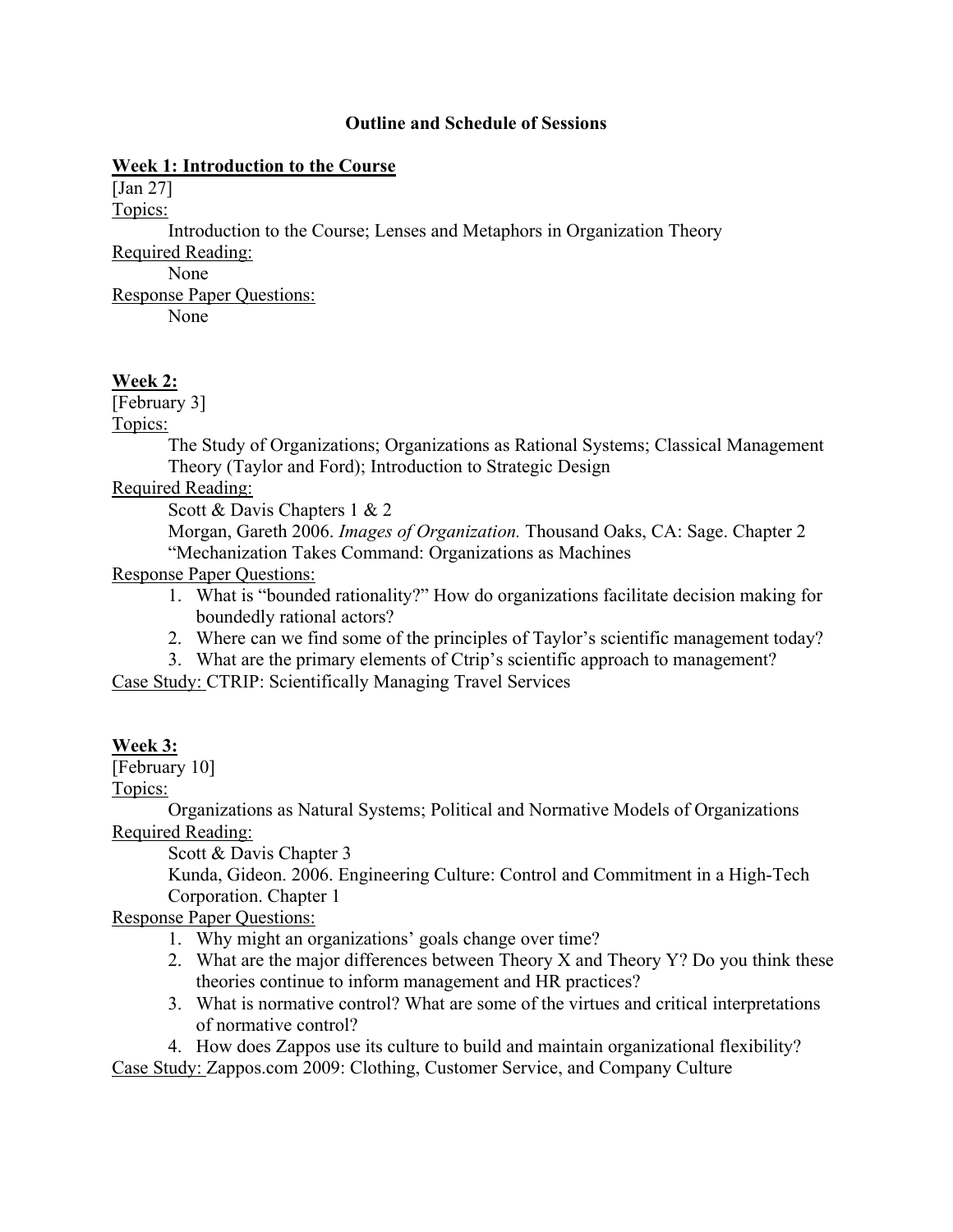### **Week 4:**

[February 17] **No Class**

# **Week 5:**

[February 24]

Topics:

Organizations as Open Systems; Models for Organizational Change

Required Reading:

Scott & Davis Chapters 4.

Ancona et al. 2005. Organizational Change: An Overview

Response Paper Questions:

- 1. What does it mean to say that an organization is a "loosely coupled" system?
- 2. What are the key dimensions of organizational change?
- 3. What challenges does the changing mix of media and platform present for National Geographic?

Case Study: The National Geographic Society (A)

# **Week 6:**

[March 3]

Topics:

Combining Perspectives; Major Schools of Organizational Theory

Required Reading:

Scott & Davis Chapters 5

Response Paper Questions:

- 1. What is the difference between an organizational field and an organizational population?
- 2. Choose an organization with which you are familiar and apply Thompson's levels model. What are the salient levels in the organization you chose? How are the levels distinct?

Case Study: **No Case Study Today**

# **Week 7:**

[March 10]

Topics:

Technology and Structure; Principles of Strategic Design

Required Reading:

Scott & Davis Chapter 6

Ancona et al. 2005. The Strategic Design Lens

Response Paper Questions:

- 1. What is strategic design? What objectives can be achieved using organizational design?
- 2. How do information and communication technologies fit into strategic design?

3. Why has John Chambers decided to reorganize in 2001? What are the tradeoffs?

Case Study: Cisco Systems (2001): Building and Sustaining a Customer-Centric Culture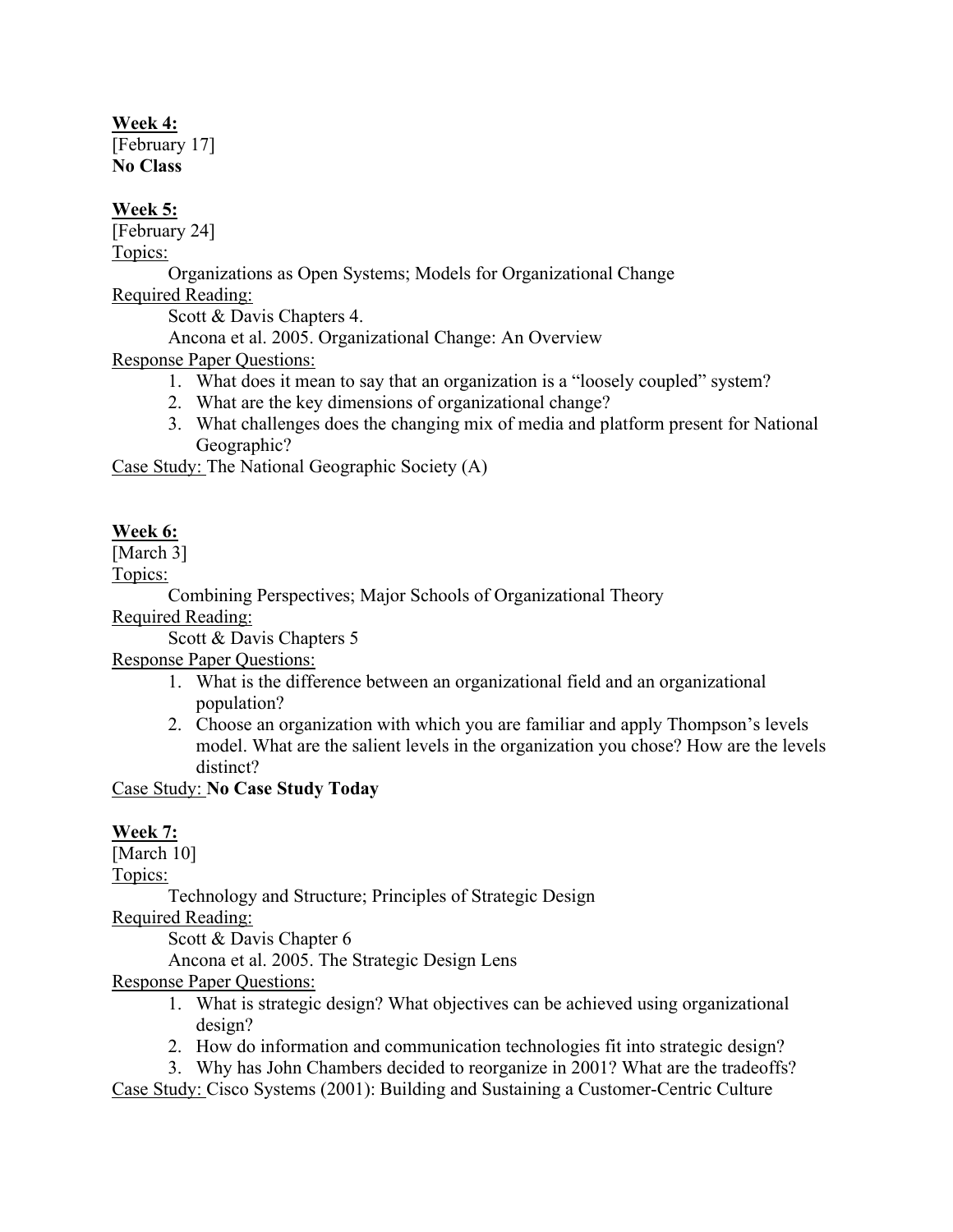# **Week 8:**

[March 17] Topics: Labor and Structure; Organizations as Systems of Control Required Reading: Scott & Davis Chapters 7**&** 8

Response Paper Questions:

- 1. Compare and contrast favorable and critical perspectives on internal labor markets.
- 2. What is a "dominant coalition?" How does a dominant coalition attempt to achieve its goals?

3. What are the key reasons Motorola wanted to shift to a contingent staffing strategy? Case Study: Contingent Workforce Planning at Motorola, Inc.

# **Week 9:**

[March 24] **No Class**

**Week 10: Mid-Term Exam**

[March 31]

# **Week 11:**

[April 7] Topics:

The Organizational Environment: Transaction Costs and Resource Dependencies Required Reading:

Scott & Davis Chapter 9

Response Paper Questions:

- 1. What are transaction costs? How do transaction costs affect organizational structure?
- 2. What is a resource dependency relationship? How do resource dependencies affect organizational structure?
- 3. What were the key components of Bill Nichol's strategy? Which components were most effective and why?

Case Study: Bill Nichol Negotiates with Walmart: Hard Bargains Over Soft Goods (**A & B**)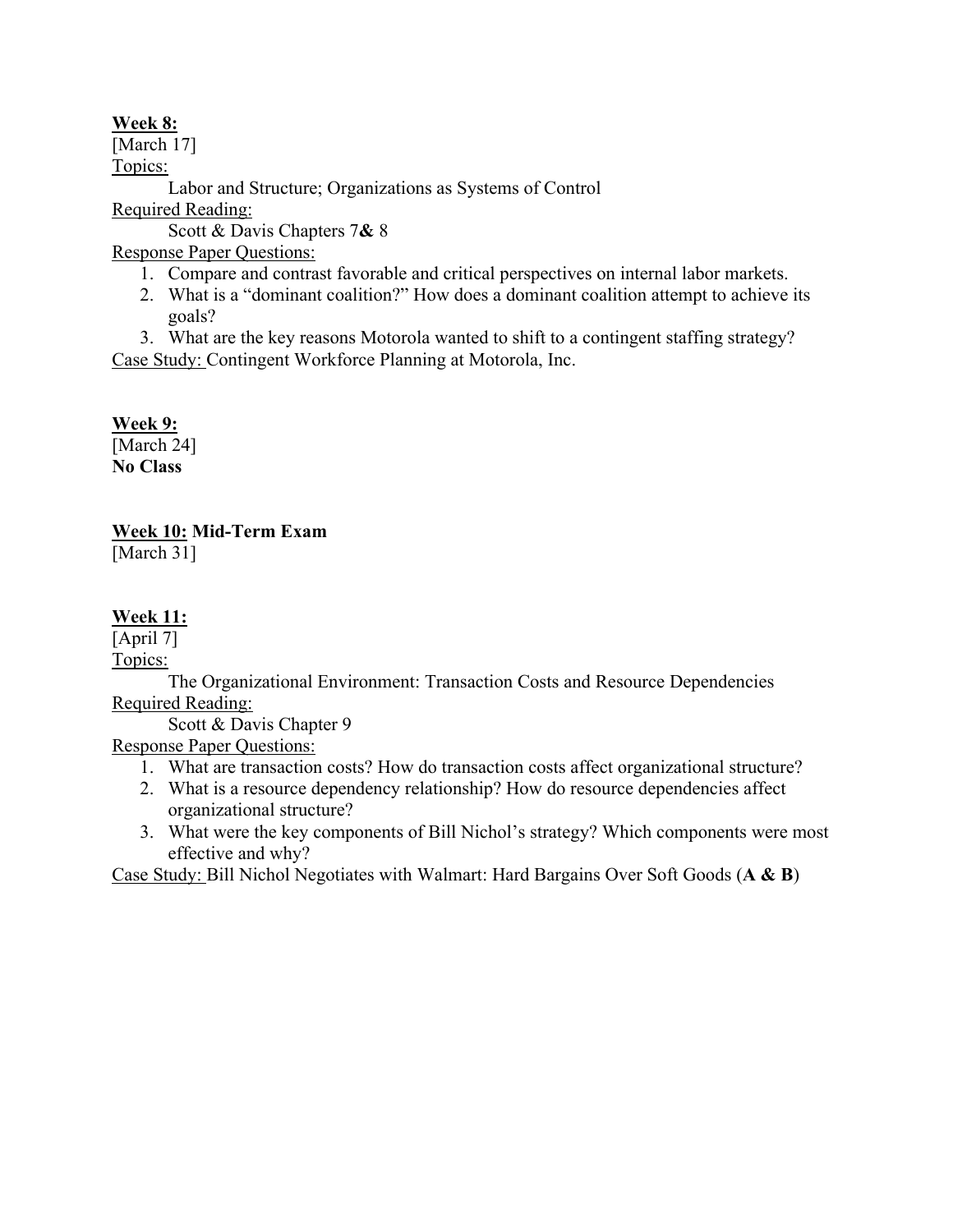# **Week 12:**

[April 14]

Topics:

The Organizational Environment: Ecological and Institutional Approaches Required Reading:

Scott & Davis Chapter 10

Interview about Corporate Social Action: [http://hbswk.hbs.edu/item/the-geography-of](http://hbswk.hbs.edu/item/the-geography-of-corporate-giving)[corporate-giving](http://hbswk.hbs.edu/item/the-geography-of-corporate-giving)

Using CSR to win the War for Talent

Response Paper Questions:

- 1. How might an institutional theorist analyze CSR?
- 2. What are major sources of institutional rules and frameworks?
- 3. Should Dannon start to pro-actively communicate to consumers about its CSR initiatives, and if so, what benefits and risks would Dannon face?

Case Study: The Dannon Company: Marketing and Corporate Social Responsibility (A)

# **Week 13:**

[April 21]

Topics:

Networks and Organizational Strategy

Required Reading:

Scott & Davis Chapters 11 & 12

Response Paper Questions:

- 1. What is a structural hole? Why is it beneficial to occupy a structural hole in a network?
- 2. What is "shareholder value" and how does it relate to organizational performance and strategy?
- 3. Historically, what have been Apple's competitive advantages?

Case Study: Apple Inc. in 2012

# **Week 14:**

[April 28]

Topics:

The Rise (and Fall?) of the Corporate Form

Required Readings:

Scott and Davis Chapter 13

Davis 2009. The Rise and Fall of Finance and the End of the Society of Organizations. Response Paper Questions:

- 1. What do you think of Davis' conclusion that large bureaucratic organizations are a declining feature of the U.S. economy?
- 2. What challenges do you think this shift is likely to pose for human resource managers?
- 3. What are the key challenges for human resource professionals in taking a more strategic partnership role in firms?

Case Study: Delivering Strategic Human Resource Management